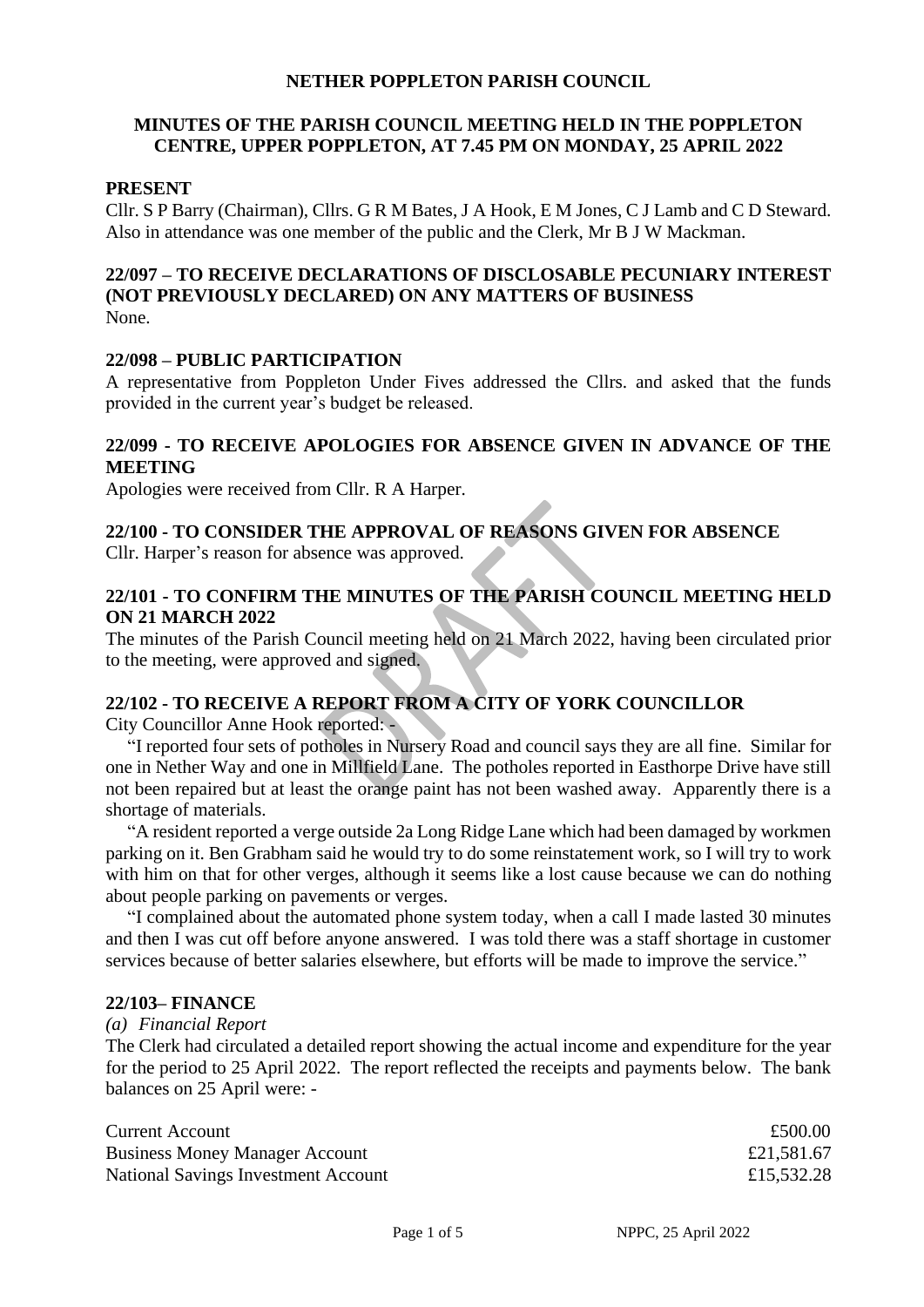*(b) To note accounts for payment (net of VAT);*

|                                              | $\sigma$ to none accounts for payment (net of visit), |                                    |         |  |  |
|----------------------------------------------|-------------------------------------------------------|------------------------------------|---------|--|--|
| <b>CHG</b>                                   | <b>HSBC</b>                                           | Bank charges                       | £11.00  |  |  |
| DD                                           | <b>IONOS</b>                                          | Website charge for February        | £5.00   |  |  |
| <b>BP</b>                                    | <b>Poppleton Community Trust</b>                      | Room hire – March                  | £24.00  |  |  |
| 2266                                         | Ken Falkingham                                        | Installing two seats by the pond   | £265.00 |  |  |
| <b>BP</b>                                    | YLCA                                                  | Annual subscription                | £593.00 |  |  |
| <b>BP</b>                                    | James Mackman                                         | $Salary - April$                   | £546.61 |  |  |
| <b>BP</b>                                    | H M Revenue & Customs                                 | Income $\text{Tax} - \text{April}$ | £136.60 |  |  |
| <b>BP</b>                                    | James Mackman                                         | <b>Expenses</b>                    | £3.00   |  |  |
|                                              |                                                       |                                    |         |  |  |
| $(c)$ To receive a report on income received |                                                       |                                    |         |  |  |

| c) To receive a report on income received |                                    |           |
|-------------------------------------------|------------------------------------|-----------|
| <b>HM Revenue &amp; Customs</b>           | VAT claim                          | £145.00   |
| Cartshed tenants                          | First half year's rents            | £240.00   |
| City of York Council                      | Double taxation relief for 2021-22 | £7,106.19 |
|                                           |                                    |           |

*(d) To consider releasing the £2,000 in the 2021-22 budget for the Poppleton Youth Club* It was agreed that the funds should be released as and when an official request be made by the Youth Club.

*(e) To consider releasing the £1,250 in the 2022-23 budget for Poppleton Under Fives*  This was agreed.

# *(f) To agree the Annual Governance Statement on the Annual Return*

The Cllrs, having previously been given a copy of the Annual Governance Statement of the Annual Return, agreed that all the questions could be answered with a "yes". The Chairman and Clerk signed the form.

# *(g) To agree the Statement of Accounts on the Annual Return*

Prior to the meeting the Clerk had given all Cllrs. a copy of the Annual Return and the paperwork supporting the entries. The Councillors agreed to accept the Annual Return and the Chairman and the Clerk signed the form.

*(h) To agree to subscribe to the YLCA for 2022-23 - £593.00*  This was agreed.

*(i) To consider providing funds to support the villages' Queen's Platinum Jubilee Celebrations* It was agreed to provide the sum of £750 towards expenses incurred by the committee organising the Celebrations.

### **22/104 - PARISH COUNCIL LAND - TO RECEIVE PROGRESS REPORTS AND MAKE APPROPRIATE DECISIONS ON**

*(a) Grass cutting.*  No news on this subject.

*(b) The management of Warren Lea* 

Cllr. Jones reported that she was going to cut back the low branches hanging over the path through the Lea.

*(c) The management of the Common Land*  No news on this subject.

*(d) Allerton Drive Garden* 

Cllr. Jones reported that she had cut back the hedge and that it was now full of orange blossom.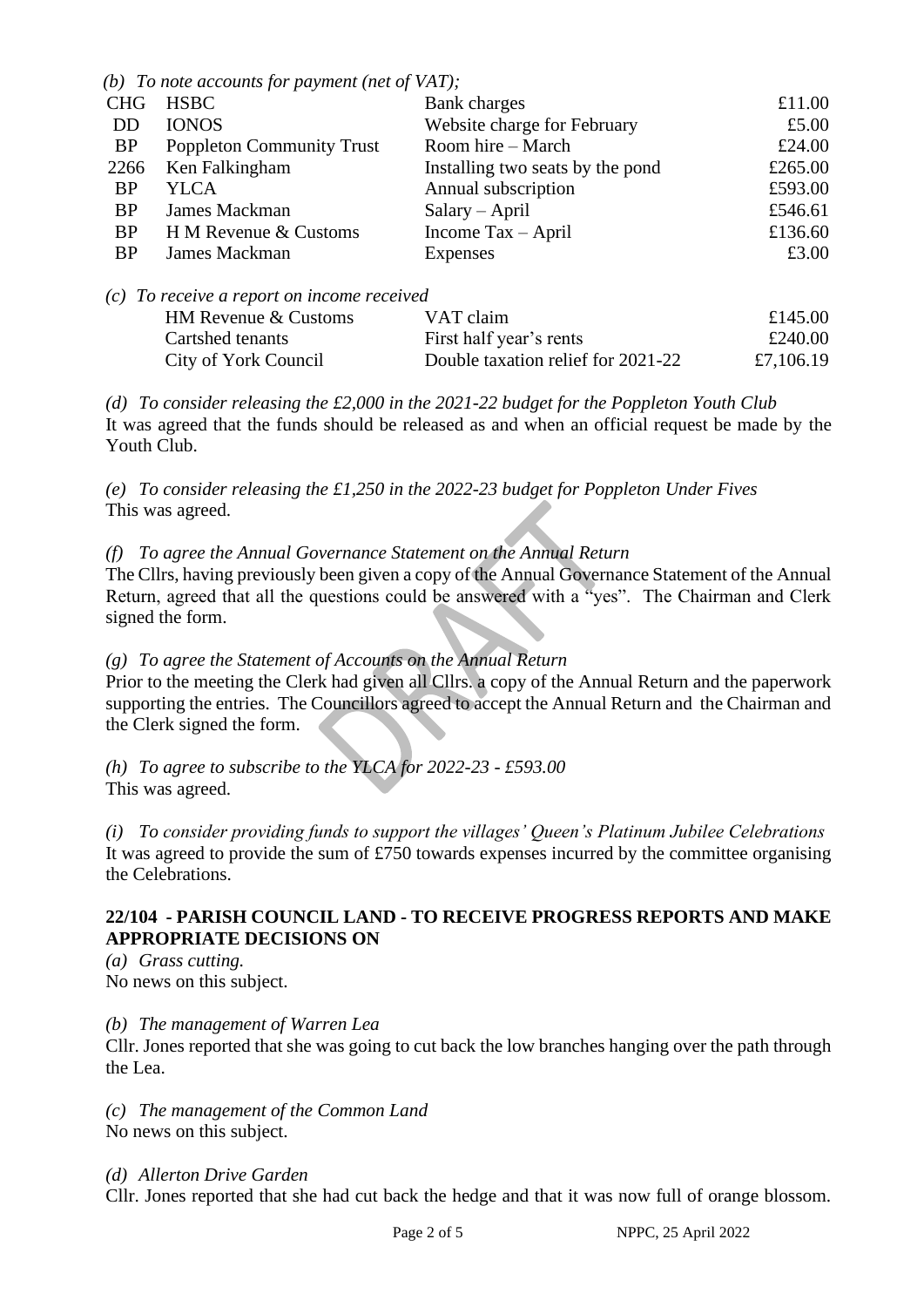The Cllrs. agreed that the hedge looked splendid.

*(e) The Moat Fields* 

No news on this subject.

# *(f) The Cartsheds*

The Clerk reported that he had met a builder on site to discuss the installation of a trench drain and was waiting for a quotation for the work. A second builder had said that he couldn't look at producing a quotation until July 2022. It was agreed that there should be no delay and that the Clerk should endeavour to obtain another quotation. **(Action Clerk)**

# *(g) The Wildlife Area*

- i. A request from the Wildlife Group for the Parish Council to fund repairs to the strimmer was approved. **(Action Clerk)**
- ii. It was reported that the Wildlife Group had asked that the stump of the willow tree be ground out and the area reseeded. Concerns were raised that this may cause more damage to the end wall of the cartshed. The Clerk was deputed to ask the Mason Clark Associates for advice on the matter. **(Action Clerk)**

# **22/105 - TO CONSIDER COUNCILLOR AND CLERK TRAINING**

Councillors had considered the courses on offer by the YLCA but felt none were worthwhile at this time.

# **22/106 - TO CONSIDER MATTERS RELATING TO HIGHWAYS, FOOTPATHS, LAMPPOSTS & SIGNS INCLUDING NOT CUTTING GRASS VERGES**

The Cllrs. discussed a question raised by a resident, i.e. should the verges in village be left uncut to encourage insects. It was resolved that the present grass cutting regime of all verges be continued.

# **22/107 - TO AGREE NEW ARRANGEMENTS FOR MAINTAINING THE DEFIBRILLATOR**

It was reported that the person who regularly checks the defibrillator has said that they could no longer carry out the checks. Cllr. Lamb agreed to take responsibility for ensuring that the defibrillator is inspected on a regular basis. (**Action Cllr. Lamb**)

# **22/108 – TO AGREE TO UPGRADE THE PARISH COUNCILS' WEBSITE AS PER NETWISE RECOMMENDATION**

After discussion it was resolved not accept the NetWise recommendation that the website should be upgraded.

### **22/109 – TO AGREE TO UPDATE THE SECURITY ON THE PLAN4POPPLETON WEBSITE**

It was reported that the website has security issues which need to be resolved. The Clerk was given authority, in conjunction with the Chairman, to take the necessary steps to have the website made secure. **(Action Clerk)**

### **22/110 – TO RECEIVE REPORTS ON/FROM**

*(a) Village policing*

- i. Prior to the meeting the Clerk had given each Cllr. a schedule of incidents in Nether Poppleton reported to the police in March 2022. The schedule was noted.
- ii. Following a discussion on an article in this month's police report it was agreed that the Clerk should invite the police to a Parish Council meeting **(Action Clerk)**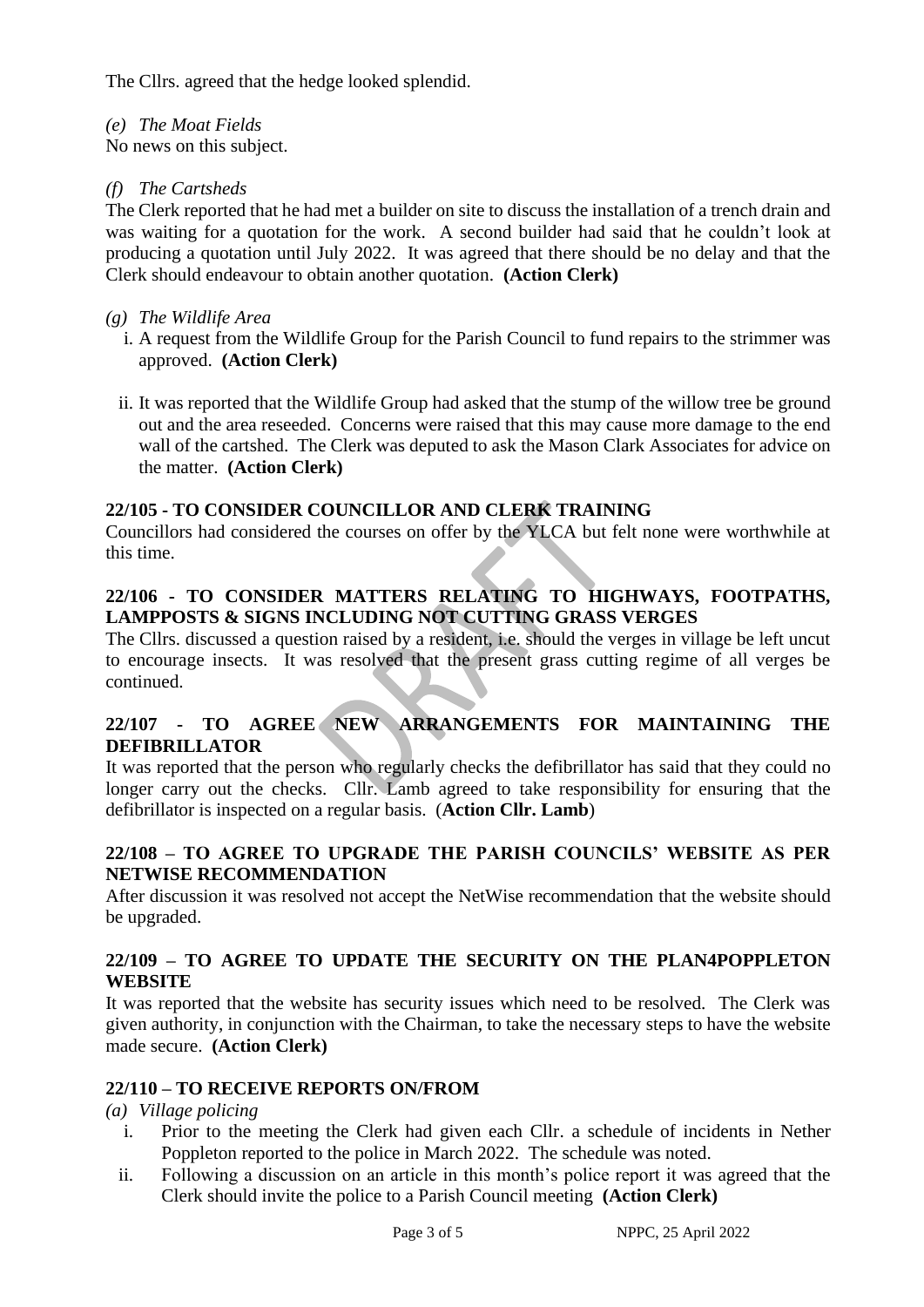*(b) Poppleton Community Trust*

No news to report on this subject.

*(c) Youth Club*

No news to report on this subject.

*(d) YLCA York Branch*

No news to report on this subject.

### *(e) The Queen's Platinum Jubilee*

There was no new news on this subject. Plans are well in hand for the event.

#### *(f) Single Parish Council Working Group*

It was reported that Cllrs. Barry and Steward had met with two Upper Poppleton Parish Councillors and that they had produced a list of action points. These are to be presented to the Cllrs. for consideration at the May Parish Council meeting.

#### *(g) Trees Working Group*

Cllr Steward reported that he and Cllr. Harper had met and walked round the village looking at the possible tree planting sites suggested by Dave Gregory as well as walking further near the river. He talked Cllrs. through the sites and the sort of trees that would potentially be planted and said he would write up the proposed plan more fully.

*(h) Any other meeting*

No reports.

# **22/111 – TO NOTE CORRESPONDENCE RECEIVED BY THE CLERK**

*22/111/01 - It was noted that the correspondence received since the March meeting, as listed below, had already been circulated to the Councillors.*

- (a) Independent Programme Officer Solutions Local Plan examination date
- (b) NetWiseUK Upgrade required email
- (c) Poppleton Community Trust News update
- (d) Poppleton Community Trust Ukraine support introductory meeting
- (e) Resident regarding footpath impediments
- (f) TCV York & North Yorkshire Funding opportunity
- (g) YLCA June/July training programme
- (h) YLCA White Rose updates
- (i) YLCA York Branch meeting dates

*22/111/02 - The Clerk referred to the following item of correspondence received since the March Parish Council meeting*

The Pensions Regulator – Re-enrolment update

| Date of    | Meeting                    | Venue/Time              | Councillors     |
|------------|----------------------------|-------------------------|-----------------|
| Meeting    |                            |                         | Attending       |
| $27$ Apr   | Queen's Platinum Jubilee   | Poppleton Centre/7.00pm | Lamb & Steward  |
| 10 May     | Community<br>Poppleton     | Poppleton Centre/7.30pm | Steward         |
|            | <b>Trust Executive</b>     |                         |                 |
| <b>TBA</b> | One Parish Council working | TBA                     | Barry & Steward |
|            | group                      |                         |                 |

#### **22/112 – TO NOTE FORTHCOMING MEETINGS**